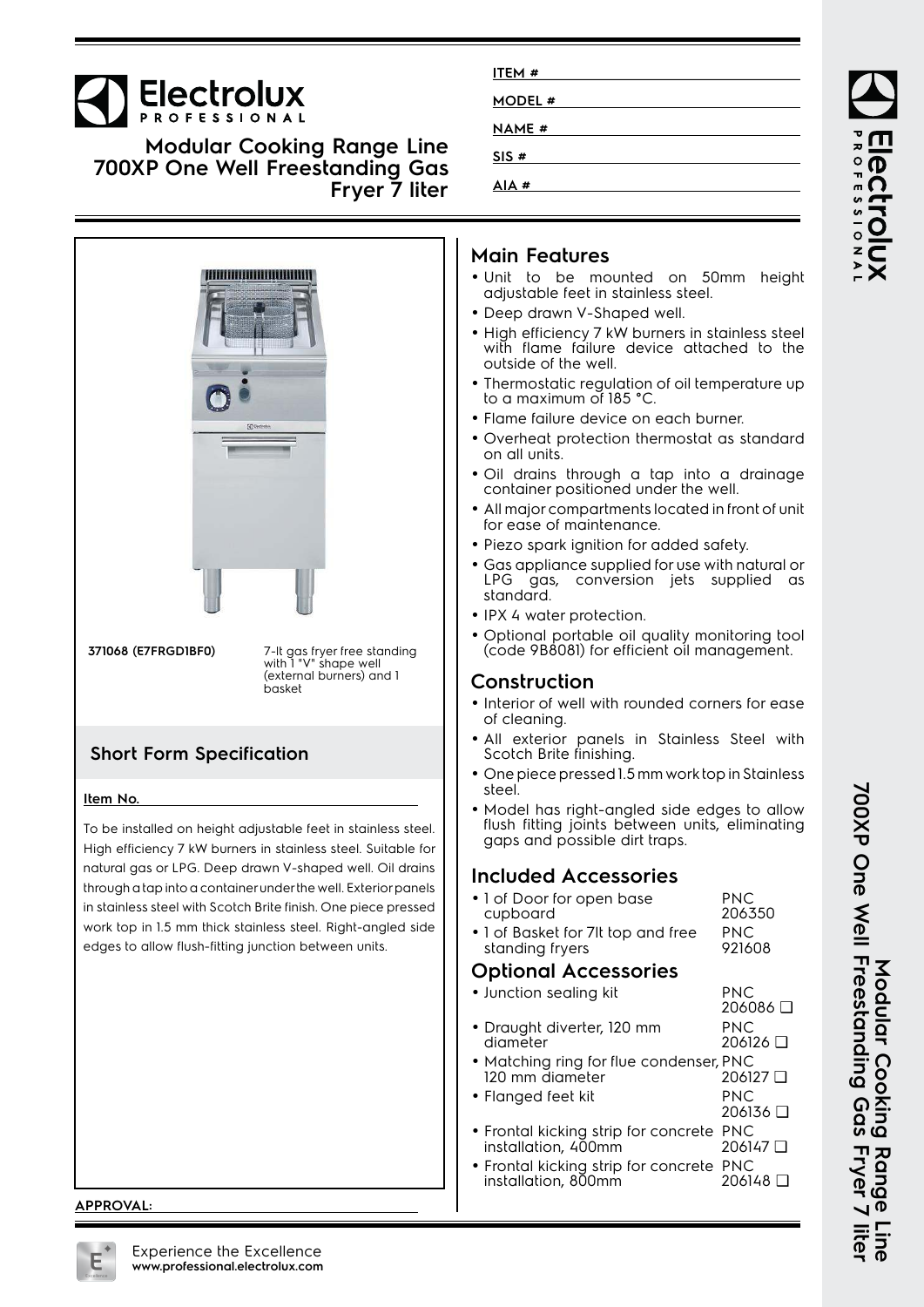

|                                        |  | <b>Modular Cooking Range Line</b> |  |
|----------------------------------------|--|-----------------------------------|--|
| <b>700XP One Well Freestanding Gas</b> |  |                                   |  |
|                                        |  | Fryer 7 liter                     |  |

| • Frontal kicking strip for concrete<br>installation, 1000mm                     | ப   | <b>PNC 206150</b> |
|----------------------------------------------------------------------------------|-----|-------------------|
| • Frontal kicking strip for concrete<br>installation, 1200mm                     |     | <b>PNC 206151</b> |
| • Frontal kicking strip for concrete<br>installation, 1600mm                     |     | PNC 206152        |
| • Frontal kicking strip, 400mm (not for PNC 206175<br>refr-freezer base)         |     |                   |
| • Frontal kicking strip, 800mm (not for PNC 206176<br>refr-freezer base)         |     |                   |
| · Frontal kicking strip, 1000mm (not for PNC 206177<br>refr-freezer base)        |     |                   |
| • Frontal kicking strip, 1200mm (not for PNC 206178<br>refr-freezer base)        |     |                   |
| • Frontal kicking strip, 1600mm (not for PNC 206179<br>refr-freezer base)        |     |                   |
| • Kit 4 feet for concrete installation<br>(not for 900 line free standing grill) | ∩   | PNC 206210        |
| • Pair of side kicking strips                                                    |     | PNC 206249        |
| • Pair of side kicking strips for                                                |     | PNC 206265        |
| concrete installation<br>• Chimney upstand, 400mm                                |     | PNC 206303        |
| • Right and left side handrails                                                  |     | PNC 206307        |
| · Back handrail 800mm, Marine                                                    | H   | PNC 206308        |
| • Flue condenser for 1/2 module, 120<br>mm diameter                              | ∣ 1 | <b>PNC 206310</b> |
| • Door for open base cupboard                                                    |     | <b>PNC 206350</b> |
| · Base support for feet or wheels -<br>400mm (700/900)                           | l 1 | PNC 206366        |
| • Base support for feet or wheels -<br>800mm (700/900)                           | ∣ 1 | PNC 206367        |
| · Base support for feet or wheels -<br>1200mm (700/900)                          |     | PNC 206368        |
| • Base support for feet or wheels -<br>1600mm (700/900)                          | ப   | PNC 206369        |
| • Base support for feet or wheels -<br>2000mm (700/900)                          |     | PNC 206370        |
| • Rear paneling - 600mm<br>(700/900XP)                                           | ப   | PNC 206373        |
| • Rear paneling - 800mm (700/900)                                                | ப   | PNC 206374        |
| • Rear paneling - 1000mm (700/900)                                               |     | PNC 206375        |
| • Rear paneling - 1200mm (700/900)                                               | ப   | PNC 206376        |
| • Chimney grid net, 400mm<br>(700XP/900)                                         | ப   | PNC 206400        |
| · Base support for feet/wheels<br>(600mm)                                        | ப   | PNC 206431        |
| • 2 side covering panels for free<br>standing appliances                         | ப   | PNC 216000        |
| • Basket for 7It top and free standing<br>fryers                                 |     | PNC 921608        |

- Filter for fryer oil collection basin for 7lt, 14lt, 15lt free standing fryers PNC 921693 ❑
- Pressure regulator for gas units PNC 927225  $\Box$
- 2 baskets for 2x5lt and 7lt electric fryers PNC 960638  $\Box$

The company reserves the right to make modifications to the products without prior notice. All information correct at time of printing.